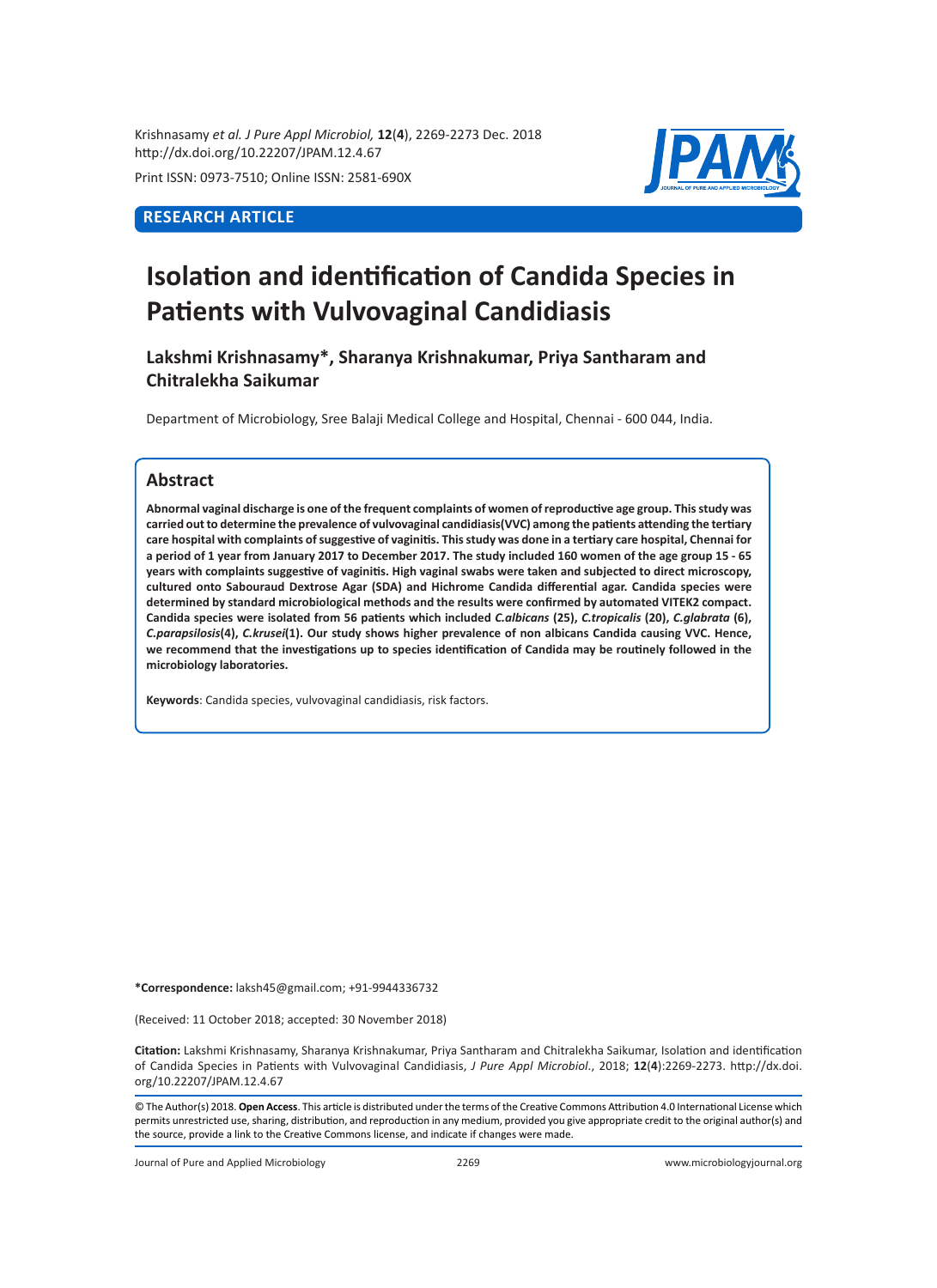#### **INTRODUCTION**

Fungal infections have become an alarming problem over the last ten years mainly because of global increase in the number of immunocompromised patients, who are highly susceptible to opportunistic infections, including mycoses<sup>1</sup>. According to a recent study, the incidence of Candidaemia is 6.9 per 1,000 ICU patients of which 7.5% received antifungal therapy<sup>2</sup>. Among the women, vaginal candidiasis has become a common finding worldwide and up to 75% of them have symptomatic vaginal candidiasis at least once3 . Vulvovaginal candidiasis (VVC) is defined as signs and symptoms of inflammation of the vulva and vagina in the presence of *Candida* spp. and in the absence of other infectious etiology<sup>4</sup>. The clinical features of VVC include pruritus, hyperemia, vaginal discomfort and leucorrhea, burning, soreness, dyspareunia and vaginal or vulvar erythema, which may cause a problem in marital and sexual relations<sup>5</sup>.

*Candida albicans* appears to be the cause for 80 to 92 percent of vulvovaginal candidiasis<sup>6</sup>. There is an increase in frequency of other candida species nowadays, specifically of *C. glabrata,*  may be because of increased use of over-the counter drugs, long-term use of azoles, and the use of short courses of antifungal drugs<sup>7</sup>. The prevalence of candida in India is estimated to be 30%<sup>8</sup>. There are various predisposing factors of VVC, few of which are, hormonal fluctuations in pregnancy, luteal phase of menstrual cycle, use of oral contraceptives, and hormone replacement therapy<sup>9</sup>.

*Candida albicans* is considered as an important fungal pathogen among humans because of its varying virulence factors that leads to candidiasis like phenotypic switching, phospholipase, proteinase and hemolytic activity. 85-90% of all cases of vulvovaginal candidiasis shows *C*.*albicans* followed by C.*glabrata* (5-10%), C. *tropicalis* (3-5%) and other species<sup>10</sup>. Though VVC is one of the most common fungal disease worldwide, the information about the distribution and etiology of it is scarcely known to us, because microbiology tests to identify the species of Candida and their antifungal susceptibility testing are not routinely performed in most of the laboratories $11$ . Hence, this study is undertaken to determine the species specific prevalence and the risk factors associated with occurrence of VVC.

#### **MATERIALS AND METHODS**

This study was conducted in a tertiary care hospital in Chennai over a period of 1 year. The present study enrolled 160 patients attending the Obstetrics and Gynaecology Out patients department and Inpatients admitted in the wards with symptoms suggestive of vaginitis. The study has been approved by institutional ethical committee and Informed consent was obtained from all the subjects.

Sterile vaginal swabs were used for collection of vaginal samples from the patients. Two high vaginal swab samples were collected aseptically from the posterior vaginal fornix using speculum and posterior vaginal wall retractor. The swabs were transferred to the microbiology laboratory and processed immediately.

One of the swabs was used for Gram stain and direct wet mount microscopy using 10% Potassium hydroxide solution to determine the presence of yeast cells in the sample. The second swab was streaked on Sabouraud Dextrose agar (SDA) ( HiMedia, India ) plates containing chloramphenicol and incubated at 37°C for 24-48 hours. The colonies from SDA plate were subjected to Gram stain to confirm the growth of candida and were further subtyped by streaking on Hichrome Candida differential agar ( HiMedia, India ) and incubated at 37°C for 24-48 hours. The pigmented colonies were further examined for assimilation of various sugars and candida species were identified using standard microbiological methods. The colonies from the SDA plate were again processed in automated VITEK2 compact (bioMérieux) and the results were documented.

The colonies from SDA plate were also subjected to germ tube test to check for the production of germ tubes. Germ tube test is done by mixing 3-4 colonies in 0.5 ml human serum and incubated at 37°C for 2-4 hours and examined under microscope for the formation of germ tube. Colonies suggestive of *C.albicans* were confirmed by this germ tube test.

Journal of Pure and Applied Microbiology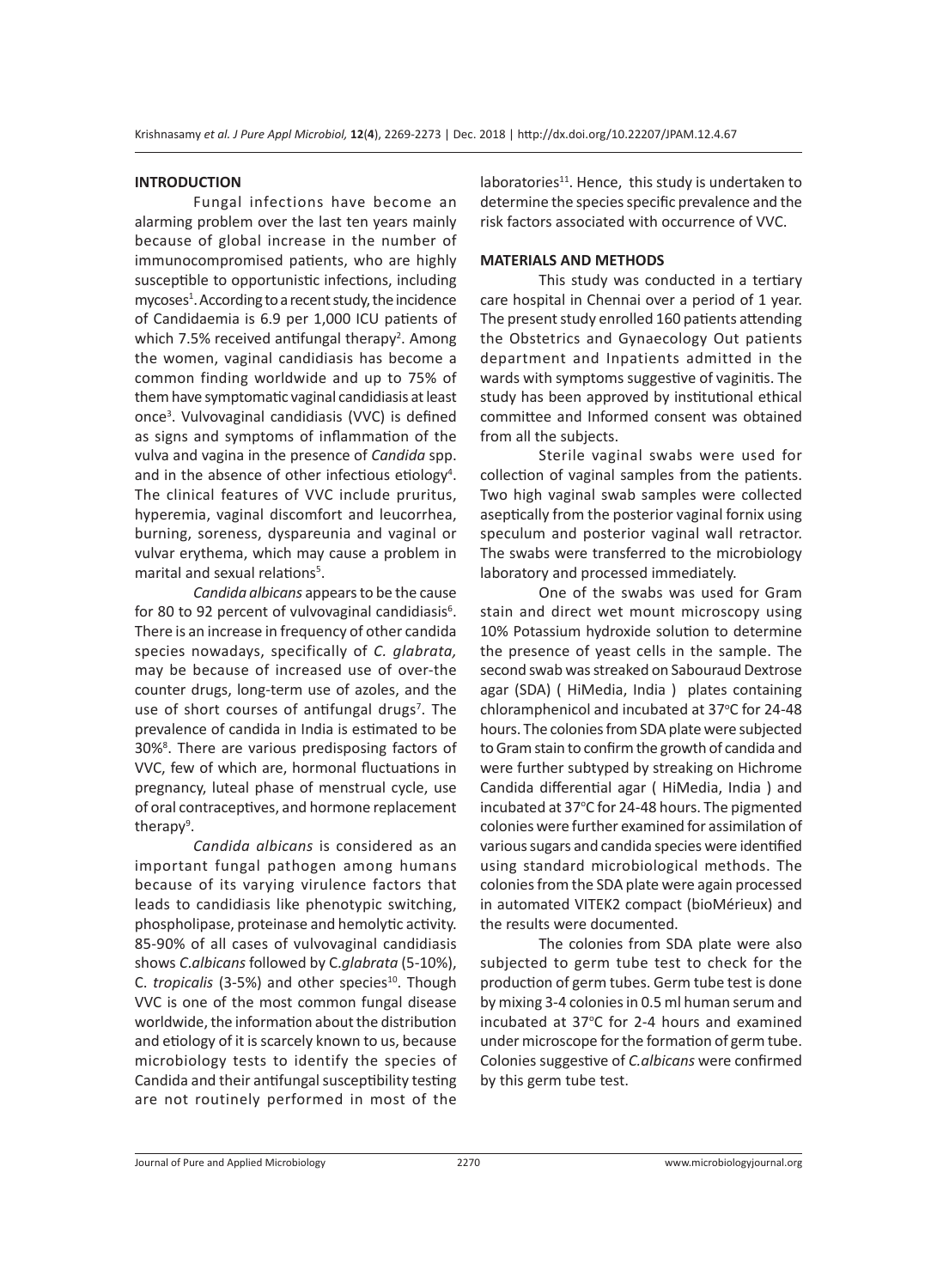#### **RESULTS**

A total of 160 women with complaints suggestive of vulvovaginal infections were enrolled in the present study. Their age ranged from 15 – 65 years (table -1). In our study 51 women presented with complaints of white discharge (32%), 45 women (28%) had complaints of itching and 18 women (11%) had pain.

**Table 1.** Agewise distribution of the study subjects

| Age in<br>vears | No. of<br>patients (n=160) | Percentage<br>(%) |
|-----------------|----------------------------|-------------------|
| $20$            | $\mathcal{P}$              | 1.2               |
| $20 - 40$       | 124                        | 77.5              |
| 40-60           | 31                         | 19.4              |
| >60             | 3                          | 1.9               |

**Table 2.** Risk factors associated with the study subjects :

| No. of patients |  |
|-----------------|--|
| 20              |  |
| 4               |  |
| 4               |  |
| 6               |  |
| 1               |  |
|                 |  |

Out of the 160 high vaginal swab samples, Candida were isolated from 56 samples. The isolated candida was processed for species identification. The Various candida species isolated in the current study were shown in the table.



**Fig. 1.** Percentage wise distribution of various Candida species causing vulvovaginal candidiasis

|  |  | <b>Table 3.</b> Species distribution of candida |  |
|--|--|-------------------------------------------------|--|
|--|--|-------------------------------------------------|--|

| Candida species                                                             | No. of isolates         |
|-----------------------------------------------------------------------------|-------------------------|
| C. albicans<br>C. tropicalis<br>C. glabrata<br>C. parapsilosis<br>C. krusei | 25<br>20<br>6<br>4<br>1 |
|                                                                             |                         |

#### **DISCUSSION**

Vaginitis is a universal problem affecting millions of women globally. Vulvovaginal candidiasis (VVC) is defined as signs and symptoms of inflammation of the vulva and vagina in the presence of *Candida* spp. and in the absence of other infectious etiology $^{12}$ .

It is an established fact that *C.albicans* can convert into a disease causing pathogen from a commensal, when there is a change in the host environment<sup>13</sup>. The increasing antifungal resistance leading to treatment failures and added mortality warrant the need for identification of species in candida. The incidence is more common in women with diabetes where high blood sugars favour growth of candida. Other common associations for the predisposition of candida include pregnancy, antibiotic use and rarely infections like Tuberculosis.

In our study of 160 women, 56 high vaginal swabs (35%) were culture positive and grew candida species. This data is similar to reports by Kumari *et al* (30.6%), but lower than reports from Namrata Kalia *et al* (47%) and ranks second as the cause for vulvo vaginal infections $14$ .

Among the 56 women with positive cultures, 20 were pregnant (35%), 6 women were diabetic (11%), 4 had a history of antibiotic use (7%), and 4 were taking Oral contraceptive pills (OCP) (7%). In our study, there was significant association of positive cultures with pregnancy which could be attributed to high levels of reproductive hormones inducing higher glycogen content in vaginal epithelial cells favouring growth of candida. Some studies say that estrogens have a direct effect on the growth of Candida and its adherence to the vaginal epithelium which explain the increased incidence in women using OCPs<sup>15,16</sup>.

The other major risk factor is diabetes where the likely reasons could be due to

Journal of Pure and Applied Microbiology 2271 www.microbiologyjournal.org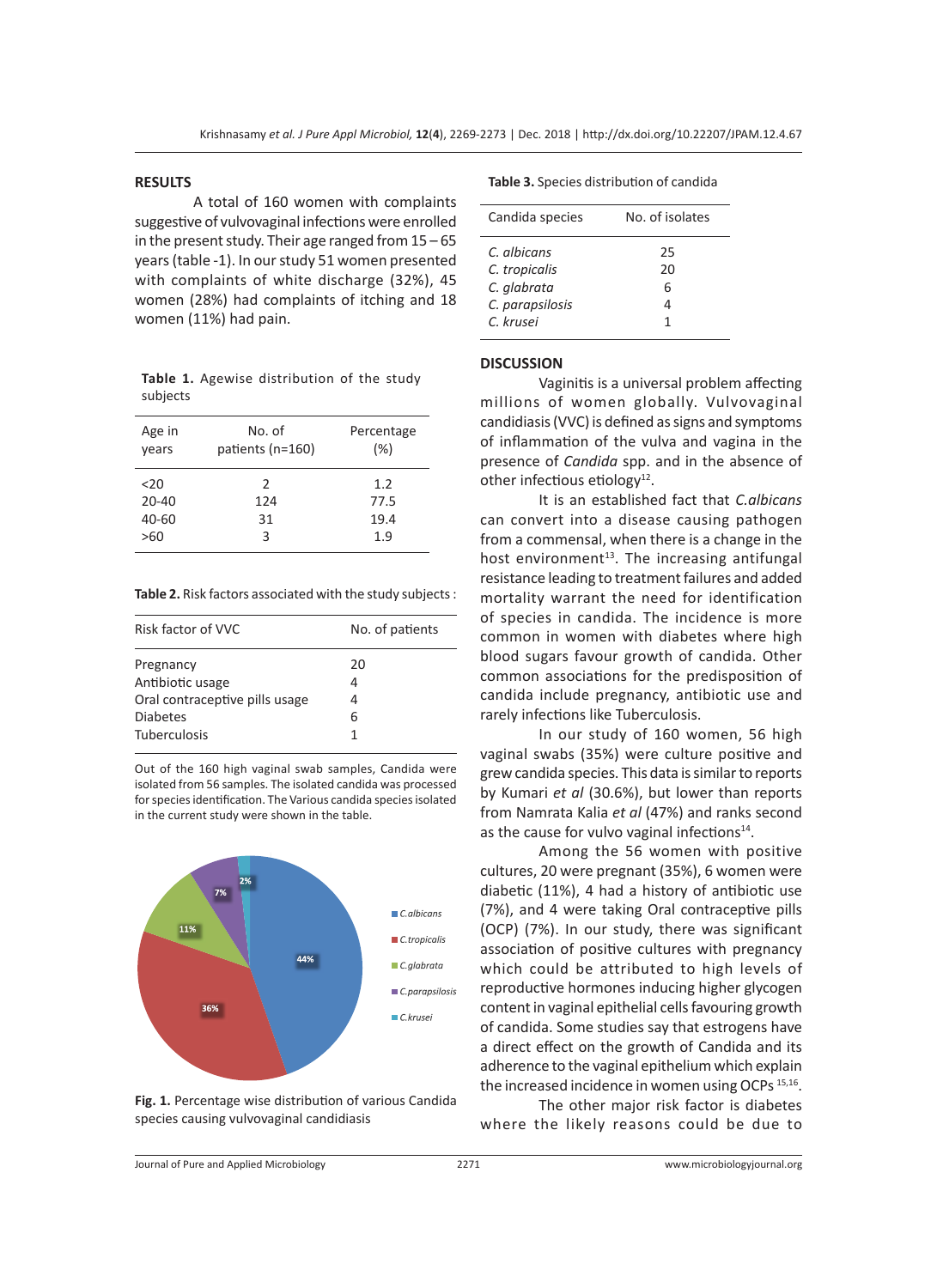uncontrolled blood sugars and also the use of unsuitable antifungal agents $17$ . The use of antibiotics acts as a short term risk factor for the symptomatic vulvovaginal candidiasis due to the loss of lactobacilli and other normal flora in the vaginal surface<sup>18</sup>.

Most patients who seek medical attention have complaints of white discharge, itching and pain. In our study 51 women had complaints of white discharge (32%) which was the major complaint. It was followed by complaints of itching which was seen in 45 women (28%) and complaints of pain by 18 women (11%). The clinical presentation was slightly different from reports by Latha ragunathan *et al*<sup>19</sup>, where itching (31%) was the major complaint followed by white discharge (29.4%) and pain (15.6%).

In our study identification of candida species was done by conventional methods and confirmed by Vitek 2 compact. There were various candida species detected in our study with highest being *C. albicans* (44%), and non albicans (56%). Our study showed results similar to study by Kumari *et al*12 and studies from other parts of the world where there was a higher prevalence of non albicans species<sup>20,21,22</sup>. This shows the increasing trend of non albicans species, which could be due to environmental variation. The increasing frequency warrants the need to identify the species and test the anti-fungal susceptibility to commonly used antifungal drugs.

The prevalence of non albicans species in our study were as follows *C.tropicalis* – 20 (36%), *C.glabrata* – 6 (11%), *C.parapsilosis* – 4 (7%), *C.krusei* – 1 (2%). Among the NAC (Non albicans Candida) *C.tropicalis* was the predominant species followed by *C.glabrata* which was similar to studies by Jayalakshmi et al<sup>23</sup> and Sundar Khadka *et al*<sup>24</sup>, but there was a slight difference in the study by Faraji *et al*<sup>17</sup> where candida was isolated from diabetic women only. The predominant Non albicans species was *C.glabrata* followed by *C.tropicalis* in the study by Sundar Kadka *et al<sup>24</sup>*. The other species *C.parapsilosis*, *C.krusei* have been reported less frequently in patients with vulvovaginitis similar to our study<sup>23</sup>.

Thus, this study shows a changing trend in the causative agents of VVC. Increasing emergence and spread of various non albicans candida is a major concern in the management of VVC.

### **CONCLUSION**

*Candida albicans* was found to be the predominant species isolated in the current study followed by *C.tropicalis*. Yet, there is higher prevalence of non albicans candida species in the study. Hence, screening of all women with vulvovaginal infections for different species of candida would be helpful in providing better care. Thus, complete identification of causative agent of Vulvovaginal candidiasis upto species level in all the microbiology laboratories is highly recommended in order to study the emergence and spread of non albicans candida in the community. More intensive studies are needed to determine the optimal treatment of antifungal drugs for VVC caused by non albicans species.

### **REFERENCES**

- 1. Kumari V, Banerjee T, Kumar P, et al. Emergence of non-albicans *Candida* among candidal vulvovaginitis cases and study of their potential virulence factors, from a tertiary care center, North India. *Indian J. Pathol. Microbiol.* 2013; **56**:144-7.
- 2. Pahwa N, Kumar R, Nirkhiwale S, et al. Species distribution and drug susceptibility of candida in clinical isolates from a tertiary care centre at Indore. *Indian J. Med. Microbiol.* 2014; **32**:44-8.
- 3. Latha Ragunathan, G.K Poongothai, Annie Rofeena Sinazer, et al. Phenotypic characterization and antifungal susceptibility pattern to fluconazole in candida species isolated from vulvovaginal candidiasis in a tertiary care hospital. *Journal of Clinical and Diagnostic Research.* 2014 ; **5**: DC01 - DC04
- 4. Achkar JM, Fries BC. *Candida* infections of the genitourinary tract. *ClinMicrobiol Rev.* 2010; **23**:253-73.
- 5. Moreira D, Paula CR. Vulvovaginal candidiasis. *Int. J .Gynaecol Obstet.* 2006; **92**:266-7.
- 6. Odds, FC. Candidosis of the genitalia. In: Odds, FC. Candida and candidosis: A review and bibliography, 2nd ed, Bailliére Tindall, London 1988, p. 124.
- 7. Horowitz BJ, Giaquinta D, Ito S. Evolving pathogens in vulvovaginal candidiasis: implications for patient care. *J. Clin Pharmacol.* 1992; **32**:248-55.
- 8. Thulkar, J., Kriplani, A., Agarwal, N., et al. Aetiology & risk factors of recurrent vaginitis & its association with variouscontraceptive methods. *Indian J.Med. Res.* 2010; **131**: 83 87. 9. Geiger AM, Foxman B, Gillespie BW. The